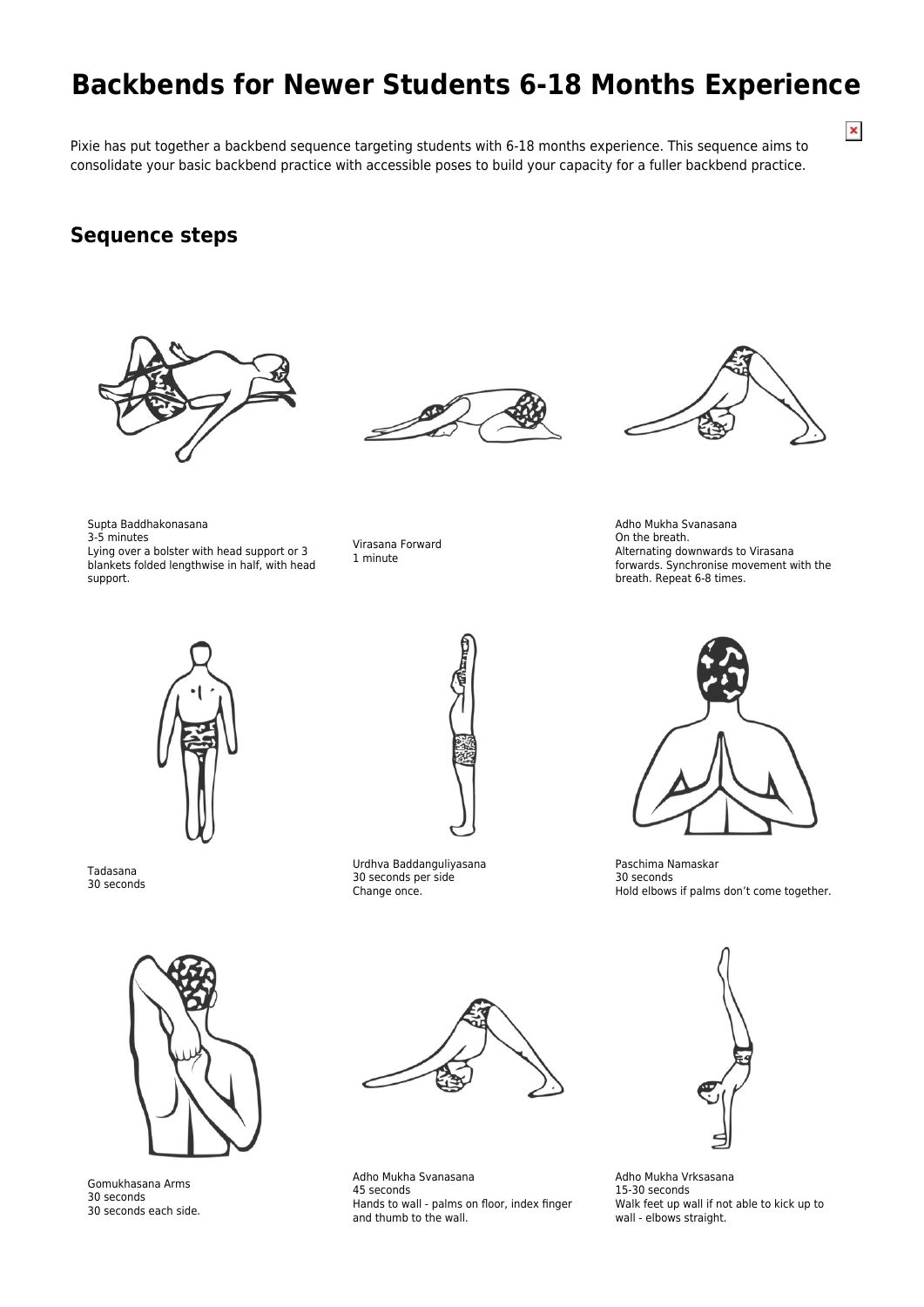

Parsvottanasana 45 seconds Concave spine, hands to floor or to bricks if you can't reach.



Prasarita Padottanasana (Concave Spine) 1 minute Concave and then head towards floor.



Sirsasana 5 minutes Preparation with or without blocks if unable to go up.



Dhanurasana 10-25 seconds Hold belt if can't reach ankles – stretch toes back away from you. Repeat twice.



## Ustrasana

15-20 seconds Take both hands to feet both at the same time. Put a bolster on lower calf if can't reach. Keep shins pressing into floor, and backs of knees open 90 degrees. Head in line with the shoulders to keep throat soft. Come up pressing shins to floor, hips forward, chest forward, head last.



## Chatushpadasana

20 seconds Place hands under heels and lift buttocks up – use belt around ankles if can't reach. Repeat once.

Second time, hold ankles (or belt to ankles) and lift buttocks and outer hips high up. Big toes onto floor, knees pointing forward. Repeat 3 to 4 times.





Setu Bandha Sarvangasana 1.5 minutes Upright brick under sacrum, knees straight, big toes into floor.

Adho Mukha Svanasana 45 seconds Place lengthways broad edge of brick high up between thighs.



Uttanasana 1-2 minutes Hands to shins or floor, brick for thighs, release spine as muscles give space to go down.